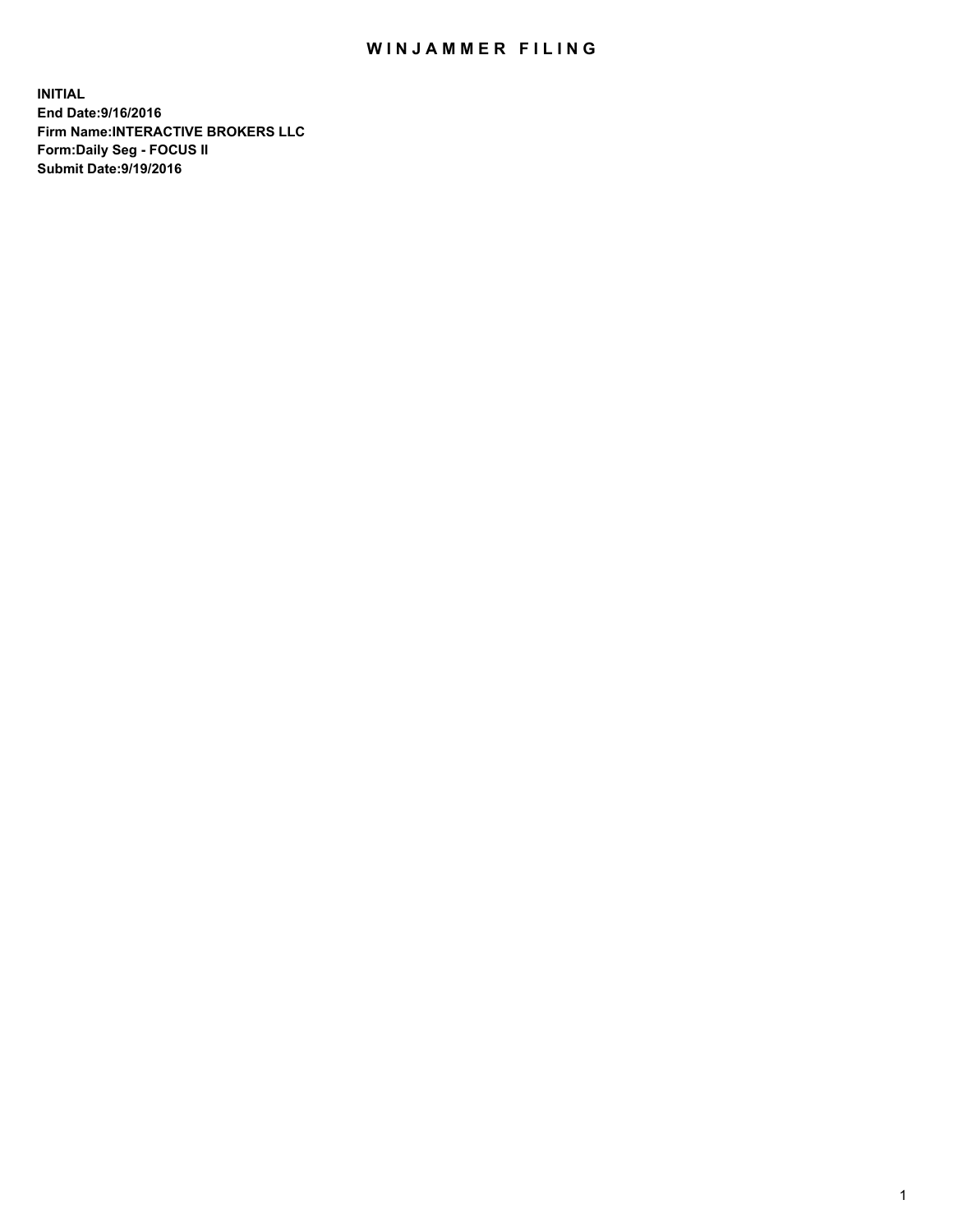## **INITIAL End Date:9/16/2016 Firm Name:INTERACTIVE BROKERS LLC Form:Daily Seg - FOCUS II Submit Date:9/19/2016 Daily Segregation - Cover Page**

| Name of Company<br><b>Contact Name</b><br><b>Contact Phone Number</b><br><b>Contact Email Address</b>                                                                                                                                                                                                                          | <b>INTERACTIVE BROKERS LLC</b><br><b>James Menicucci</b><br>203-618-8085<br>jmenicucci@interactivebrokers.c<br>om |
|--------------------------------------------------------------------------------------------------------------------------------------------------------------------------------------------------------------------------------------------------------------------------------------------------------------------------------|-------------------------------------------------------------------------------------------------------------------|
| FCM's Customer Segregated Funds Residual Interest Target (choose one):<br>a. Minimum dollar amount: ; or<br>b. Minimum percentage of customer segregated funds required:% ; or<br>c. Dollar amount range between: and; or<br>d. Percentage range of customer segregated funds required between: % and %.                       | $\overline{\mathbf{0}}$<br>0<br>155,000,000 245,000,000<br>00                                                     |
| FCM's Customer Secured Amount Funds Residual Interest Target (choose one):<br>a. Minimum dollar amount: ; or<br>b. Minimum percentage of customer secured funds required:%; or<br>c. Dollar amount range between: and; or<br>d. Percentage range of customer secured funds required between: % and %.                          | $\overline{\mathbf{0}}$<br>0<br>80,000,000 120,000,000<br>0 <sub>0</sub>                                          |
| FCM's Cleared Swaps Customer Collateral Residual Interest Target (choose one):<br>a. Minimum dollar amount: ; or<br>b. Minimum percentage of cleared swaps customer collateral required:% ; or<br>c. Dollar amount range between: and; or<br>d. Percentage range of cleared swaps customer collateral required between:% and%. | $\overline{\mathbf{0}}$<br>$\underline{\mathbf{0}}$<br>0 <sub>0</sub><br>0 <sub>0</sub>                           |

Attach supporting documents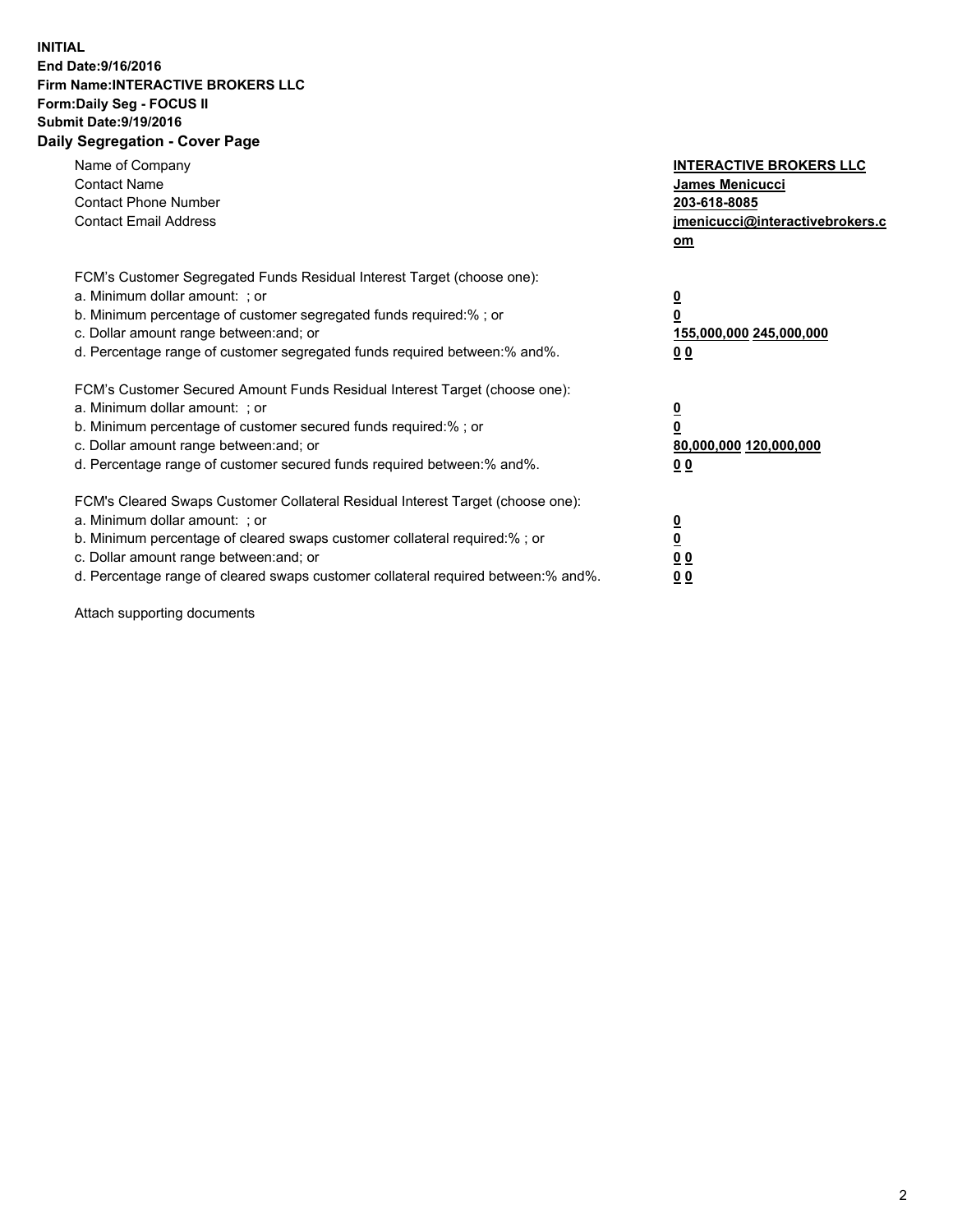## **INITIAL End Date:9/16/2016 Firm Name:INTERACTIVE BROKERS LLC Form:Daily Seg - FOCUS II Submit Date:9/19/2016 Daily Segregation - Secured Amounts**

|     | Daily Segregation - Secured Amounts                                                                        |                                   |
|-----|------------------------------------------------------------------------------------------------------------|-----------------------------------|
|     | Foreign Futures and Foreign Options Secured Amounts                                                        |                                   |
|     | Amount required to be set aside pursuant to law, rule or regulation of a foreign                           | $0$ [7305]                        |
|     | government or a rule of a self-regulatory organization authorized thereunder                               |                                   |
| 1.  | Net ledger balance - Foreign Futures and Foreign Option Trading - All Customers                            |                                   |
|     | A. Cash                                                                                                    | 371,550,239 [7315]                |
|     | B. Securities (at market)                                                                                  | $0$ [7317]                        |
| 2.  | Net unrealized profit (loss) in open futures contracts traded on a foreign board of trade                  | 5,332,848 [7325]                  |
| 3.  | Exchange traded options                                                                                    |                                   |
|     | a. Market value of open option contracts purchased on a foreign board of trade                             | 587,055 [7335]                    |
|     | b. Market value of open contracts granted (sold) on a foreign board of trade                               | -109,505 [7337]                   |
| 4.  | Net equity (deficit) (add lines 1.2. and 3.)                                                               | 377,360,637 [7345]                |
| 5.  | Account liquidating to a deficit and account with a debit balances - gross amount                          | 56,147 [7351]                     |
|     | Less: amount offset by customer owned securities                                                           | 0 [7352] 56,147 [7354]            |
| 6.  | Amount required to be set aside as the secured amount - Net Liquidating Equity                             | 377,416,784 [7355]                |
|     | Method (add lines 4 and 5)                                                                                 |                                   |
| 7.  | Greater of amount required to be set aside pursuant to foreign jurisdiction (above) or line                | 377,416,784 [7360]                |
|     | 6.                                                                                                         |                                   |
|     | FUNDS DEPOSITED IN SEPARATE REGULATION 30.7 ACCOUNTS                                                       |                                   |
| 1.  | Cash in banks                                                                                              |                                   |
|     | A. Banks located in the United States                                                                      | 4,000,000 [7500]                  |
|     | B. Other banks qualified under Regulation 30.7                                                             | 0 [7520] 4,000,000 [7530]         |
| 2.  | Securities                                                                                                 |                                   |
|     | A. In safekeeping with banks located in the United States                                                  | 418,722,000 [7540]                |
|     | B. In safekeeping with other banks qualified under Regulation 30.7                                         | 0 [7560] 418,722,000 [7570]       |
| 3.  | Equities with registered futures commission merchants                                                      |                                   |
|     | A. Cash                                                                                                    | $0$ [7580]                        |
|     | <b>B.</b> Securities                                                                                       | $0$ [7590]                        |
|     | C. Unrealized gain (loss) on open futures contracts                                                        | $0$ [7600]                        |
|     | D. Value of long option contracts                                                                          | $0$ [7610]                        |
|     | E. Value of short option contracts                                                                         | 0 [7615] 0 [7620]                 |
| 4.  | Amounts held by clearing organizations of foreign boards of trade                                          |                                   |
|     | A. Cash                                                                                                    | $0$ [7640]                        |
|     | <b>B.</b> Securities                                                                                       | $0$ [7650]                        |
|     | C. Amount due to (from) clearing organization - daily variation                                            | $0$ [7660]                        |
|     | D. Value of long option contracts                                                                          | $0$ [7670]                        |
|     | E. Value of short option contracts                                                                         | 0 [7675] 0 [7680]                 |
| 5.  | Amounts held by members of foreign boards of trade                                                         |                                   |
|     | A. Cash                                                                                                    | 66,648,034 [7700]                 |
|     | <b>B.</b> Securities                                                                                       | $0$ [7710]                        |
|     | C. Unrealized gain (loss) on open futures contracts                                                        | 13,208,202 [7720]                 |
|     | D. Value of long option contracts                                                                          | 587,067 [7730]                    |
|     | E. Value of short option contracts                                                                         | -109,508 [7735] 80,333,795 [7740] |
| 6.  | Amounts with other depositories designated by a foreign board of trade                                     | 0 [7760]                          |
| 7.  | Segregated funds on hand                                                                                   | $0$ [7765]                        |
| 8.  | Total funds in separate section 30.7 accounts                                                              | 503,055,795 [7770]                |
| 9.  | Excess (deficiency) Set Aside for Secured Amount (subtract line 7 Secured Statement<br>Page 1 from Line 8) | 125,639,011 [7380]                |
| 10. | Management Target Amount for Excess funds in separate section 30.7 accounts                                | 80,000,000 [7780]                 |
| 11. | Excess (deficiency) funds in separate 30.7 accounts over (under) Management Target                         | 45,639,011 [7785]                 |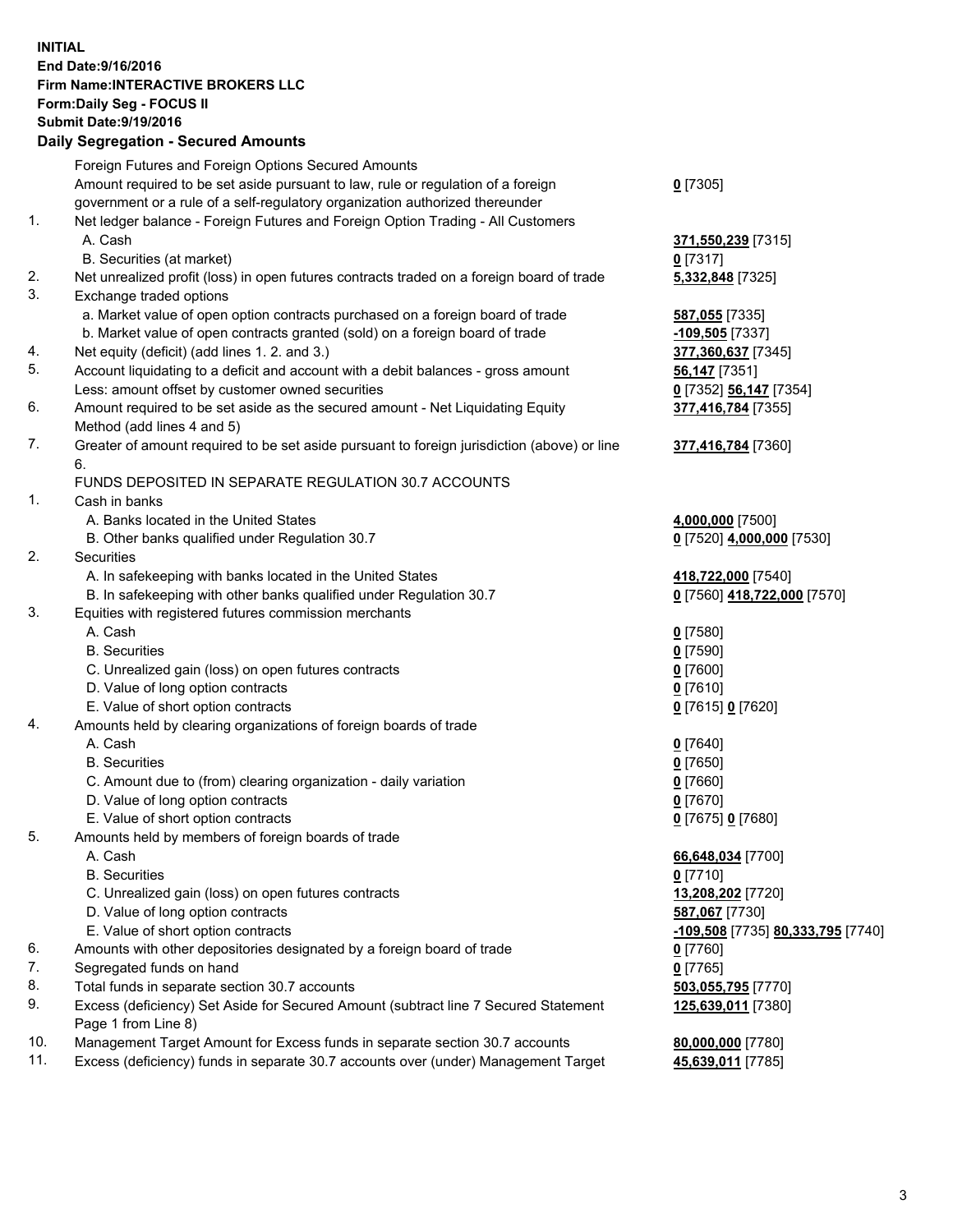**INITIAL End Date:9/16/2016 Firm Name:INTERACTIVE BROKERS LLC Form:Daily Seg - FOCUS II Submit Date:9/19/2016 Daily Segregation - Segregation Statement** SEGREGATION REQUIREMENTS(Section 4d(2) of the CEAct) 1. Net ledger balance A. Cash **3,008,856,678** [7010] B. Securities (at market) **0** [7020] 2. Net unrealized profit (loss) in open futures contracts traded on a contract market **1,798,472** [7030] 3. Exchange traded options A. Add market value of open option contracts purchased on a contract market **144,362,708** [7032] B. Deduct market value of open option contracts granted (sold) on a contract market **-209,925,523** [7033] 4. Net equity (deficit) (add lines 1, 2 and 3) **2,945,092,335** [7040] 5. Accounts liquidating to a deficit and accounts with debit balances - gross amount **69,268** [7045] Less: amount offset by customer securities **0** [7047] **69,268** [7050] 6. Amount required to be segregated (add lines 4 and 5) **2,945,161,603** [7060] FUNDS IN SEGREGATED ACCOUNTS 7. Deposited in segregated funds bank accounts A. Cash **88,735,448** [7070] B. Securities representing investments of customers' funds (at market) **2,043,087,640** [7080] C. Securities held for particular customers or option customers in lieu of cash (at market) **0** [7090] 8. Margins on deposit with derivatives clearing organizations of contract markets A. Cash **29,598,944** [7100] B. Securities representing investments of customers' funds (at market) **1,106,465,478** [7110] C. Securities held for particular customers or option customers in lieu of cash (at market) **0** [7120] 9. Net settlement from (to) derivatives clearing organizations of contract markets **-5,414,892** [7130] 10. Exchange traded options A. Value of open long option contracts **144,358,062** [7132] B. Value of open short option contracts **-209,920,951** [7133] 11. Net equities with other FCMs A. Net liquidating equity **0** [7140] B. Securities representing investments of customers' funds (at market) **0** [7160] C. Securities held for particular customers or option customers in lieu of cash (at market) **0** [7170] 12. Segregated funds on hand **0** [7150] 13. Total amount in segregation (add lines 7 through 12) **3,196,909,729** [7180] 14. Excess (deficiency) funds in segregation (subtract line 6 from line 13) **251,748,126** [7190] 15. Management Target Amount for Excess funds in segregation **155,000,000** [7194] **96,748,126** [7198]

16. Excess (deficiency) funds in segregation over (under) Management Target Amount Excess